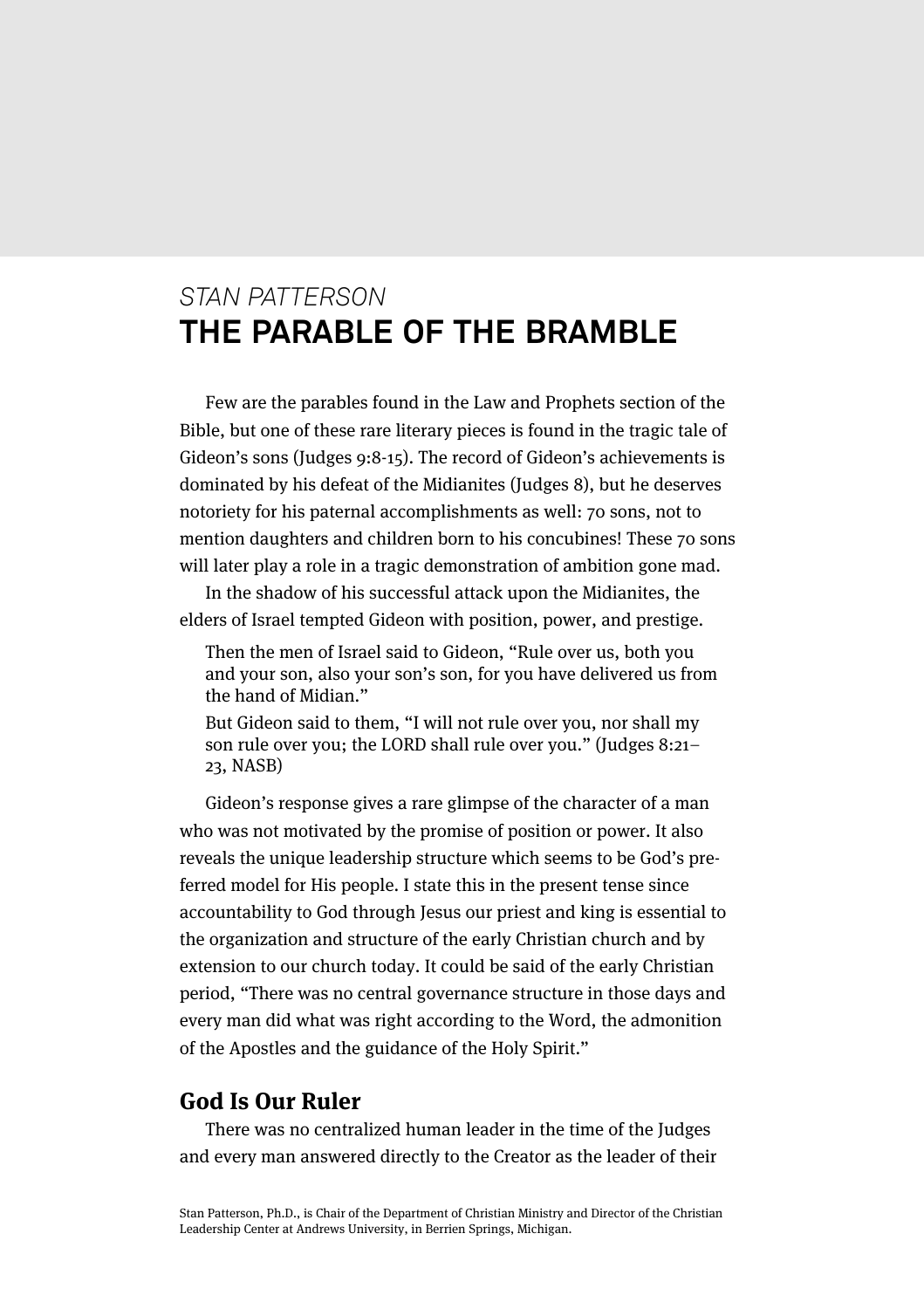nation. Each person behaved according to his or her personal commitment to the covenant of obedience and faithfulness to God (Judges 17:6; 21:25). This seems like a risky approach to corporate faithfulness and even national order but it was clearly Gideon's understanding of the governance structure of Israel—no human king! National faithfulness was simply an aggregate of the faithfulness of each Israelite. Lest we mistake the judges for centralized leaders in possession of corporate authority, we should be reminded that the judges were charismatic figures who arose for specific deliverance missions or assumed civil mediation responsibilities but had no governance authority or power to tax.

### **The Treachery of Selfish Ambition**

Gideon's response to the elders of Israel (we should note that Gideon is referred to as Jerubbaal) provides a critical predicate to the parable of Judges 9, which begins with a conversation between one of Gideon's sons, Abimelech, by a Shechemite concubine, and his maternal family. After struggling with the frustration of his ambition to become the principle leader, he asks the question of his audience and in it reveals the source of his frustration:

Speak, now, in the hearing of all the leaders of Shechem, "Which is better for you, that seventy men, all the sons of Jerubbaal, rule over you, or that one man rule over you?" Also, remember that I am your bone and your flesh. (Judges 9:2, NASB)

His desire to achieve rulership over Gideon's family was blocked by the fact that he was not among the "seventy sons of Gideon" since he was the child of a concubine, not the offspring of a wife. In addition, there were at least 70 options for the position vacated at Gideon's death and all 70 were ahead of him. As long as any of these 70 sons remained alive he had no chance of becoming ruler. Thus he began his journey up the down path!

His appeal to the Shechemites was supported by the "flesh and bone" connection of family ties. His mother's family provided both political and financial support that resulted in an ambush of Gideon's sons at Ophrah wherein all 70 were murdered "on one stone" except for the youngest, Jotham, who hid himself and escaped the slaughter (Judges 9:5). The ascendant attitude of Abimelech reveals a ruthlessness toward his brothers that brings into question the "flesh and bones" argument he used to woo the Shechemites. It was flesh of his flesh and bone of his bones whom he murdered on the rock at Ophrah.

A dominance orientation is always rooted in an exaggerated opinion of self and a marginalization of others. It opens the door for coercive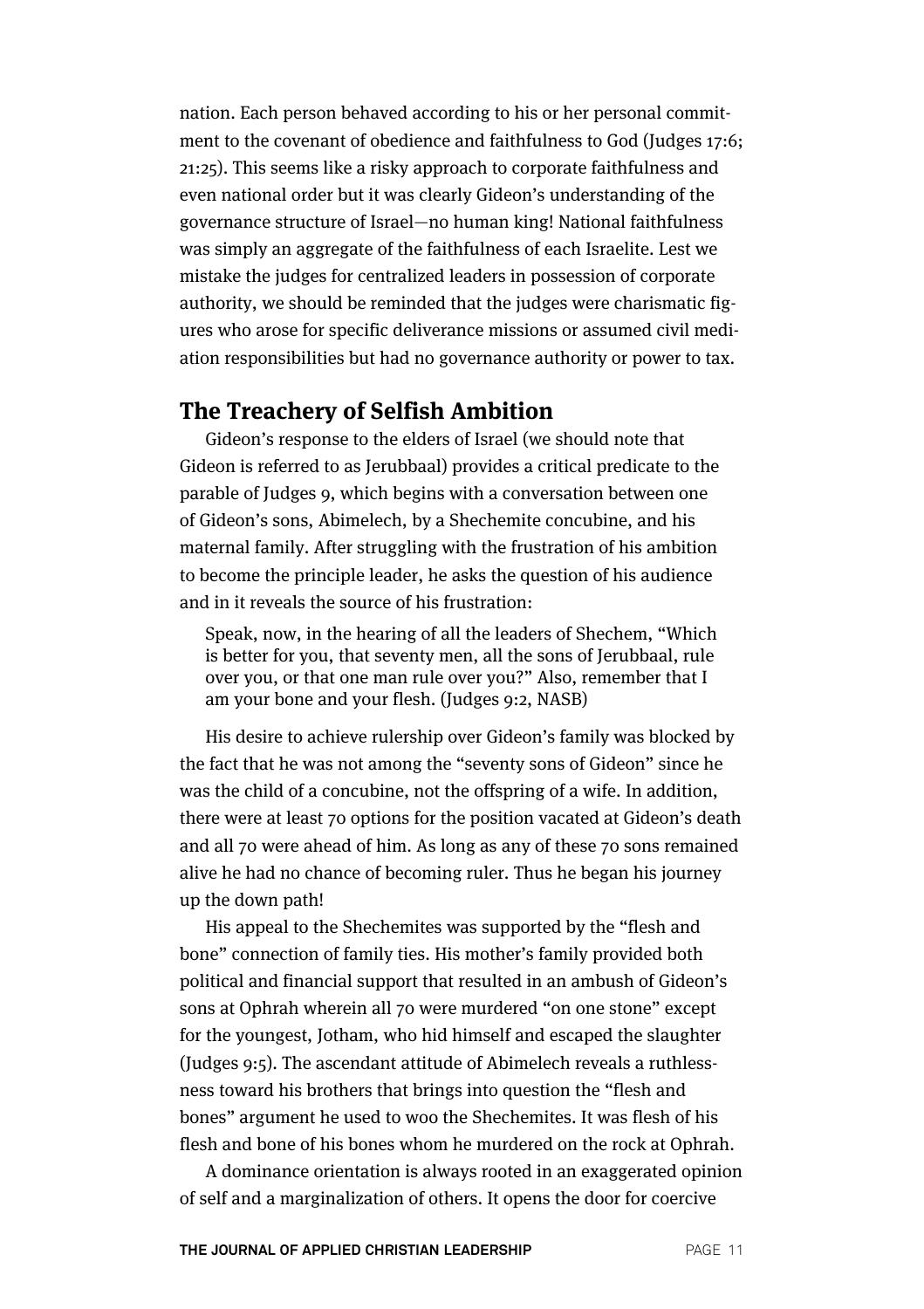behavior that engenders fear and force, limited only in terms of what the character of the person will allow. In his bid for dominance, Abimelech's character allowed the most extreme coercion—deception and murder. The reward was his coronation beside the "oak of the pillar which is at Shechem" and the title of king (verse 6).

## **The Parable of the Trees**

Jotham's response was both creative and courageous. From Mount Gerizim, which faced Shechem from the southeast, his voice called Abimelech and the Shechemites to account before God for their treachery:

Once the trees went forth to anoint a king over them, and they said to the olive tree, "Reign over us!"

But the olive tree said to them, "Shall I leave my fatness with which God and men are honored, and go to wave over the trees?"

Then the trees said to the fig tree, "You come, reign over us!" But the fig tree said to them, "Shall I leave my sweetness and my good fruit, and go to wave over the trees?"

Then the trees said to the vine, "You come, reign over us!" But the vine said to them, "Shall I leave my new wine, which cheers God and men, and go to wave over the trees?"

Finally all the trees said to the bramble, "You come, reign over us!" The bramble said to the trees, "If in truth you are anointing me as king over you, come and take refuge in my shade; but if not, may fire come out from the bramble and consume the cedars of Lebanon." (Judges 9:8-15, NASB)

The tree is a common metaphor for Israel and is here used in a most creative manner. The trees that go seeking a king are not identified as a species until the end of the parable, where they become the victims of the "bramble's" treachery. Knowing the species of the trees desiring a king is necessary for a clear understanding of Jotham's intended message. For the first tree approached is the olive tree, the second is the fig, third is a non-tree, the grape vine, and finally the bramble. All are significantly smaller than the cedar of Lebanon and thus incapable of fulfilling the request to "reign over" or "wave over" the cedar by virtue of their relative size.

The olive and fig both refuse the request for advancement on the basis of a clear recognition of their calling and personal satisfaction coming from the product their service provides. The move away from the realm of trees addresses Abimelech's lack of formal son-status, which disqualifies him from service as the primary leader to replace Gideon. The vine, though not a tree, reveals wisdom common to both of the previous candidates. All three knew what they were created for and